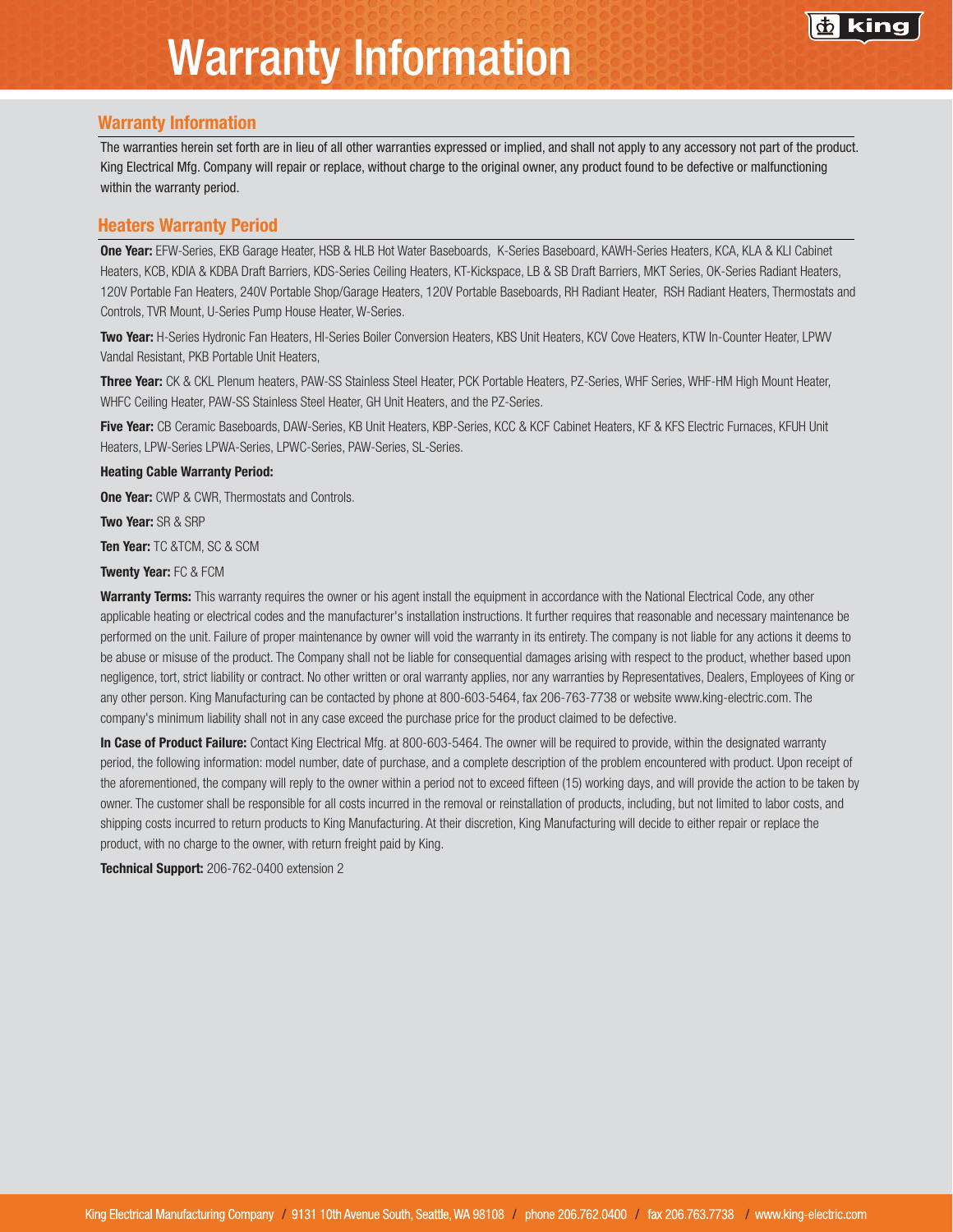

## How To Select The Right Size Heater

## Confirm Your Voltage

Before selecting an electric heater, determine if the power supply is 120 volt or 240 volt.

## How to check your voltage:

- The most accurate way to check your voltage supply is with a voltmeter.
- WARNING: This test needs to be performed with the circuit breaker 'On'. If you are uncomfortable working with live electrical circuits, please consult an electrician.
- If you're replacing an old heater, identify voltage on the old heater label.
- Check your circuit breaker to identify either Single Pole 120 volt or Double Pole 240 volt.

## Size Your Heater – Room Wattage Requirements

Simply follow the chart below to determine the wattage requirements for a particular room.

### Step 1: Measure your room

Select the square footage closest to the room size you want to heat.

- Rooms with greater than average window space, increase wattage by 50%
- If wattage recommendation falls between two heaters, select the heater with higher wattage

## Step 2: Age of Home

• Refer to the column with the age of your home.

## General Requirements:

King Electric recommends approximately 6 watts per square foot for newer homes and 10 watts per square foot for older homes. It is recommended to add 2 watts per square foot for homes located in higher than average elevations or extreme cold climates.

## Wattage Selection Guide

| <b>Square Footage of Room</b> | Newer Home Watts* (6W/SqFt) | Older Home Watts**(10W/SqFt) |
|-------------------------------|-----------------------------|------------------------------|
| 50                            | 300                         | 500                          |
| 75                            | 450                         | 750                          |
| 100                           | 600                         | 1000                         |
| 125                           | 750                         | 1250                         |
| 150                           | 900                         | 1500                         |
| 175                           | 1050                        | 1750                         |
| 200                           | 1200                        | 2000                         |
| 225                           | 1350                        | 2250                         |
| 250                           | 1500                        | 2500                         |
| 275                           | 1650                        | 2750                         |
| 300                           | 1800                        | 3000                         |
| 325                           | 1950                        | 3250                         |
| 350                           | 2100                        | 3500                         |
| 375                           | 2250                        | 3750                         |
| 400                           | 2400                        | 4000                         |

 $(BTU = WATTS X 3.412)$ 

\*Newer home - Mostly 1980's to present, R19 walls, R30 floors and ceilings, standard windows thermal pane, 8 ft ceilings \*\*Older home - Prior to 1980, R11 walls, R19 ceilings, single pane windows, 9 ft ceilings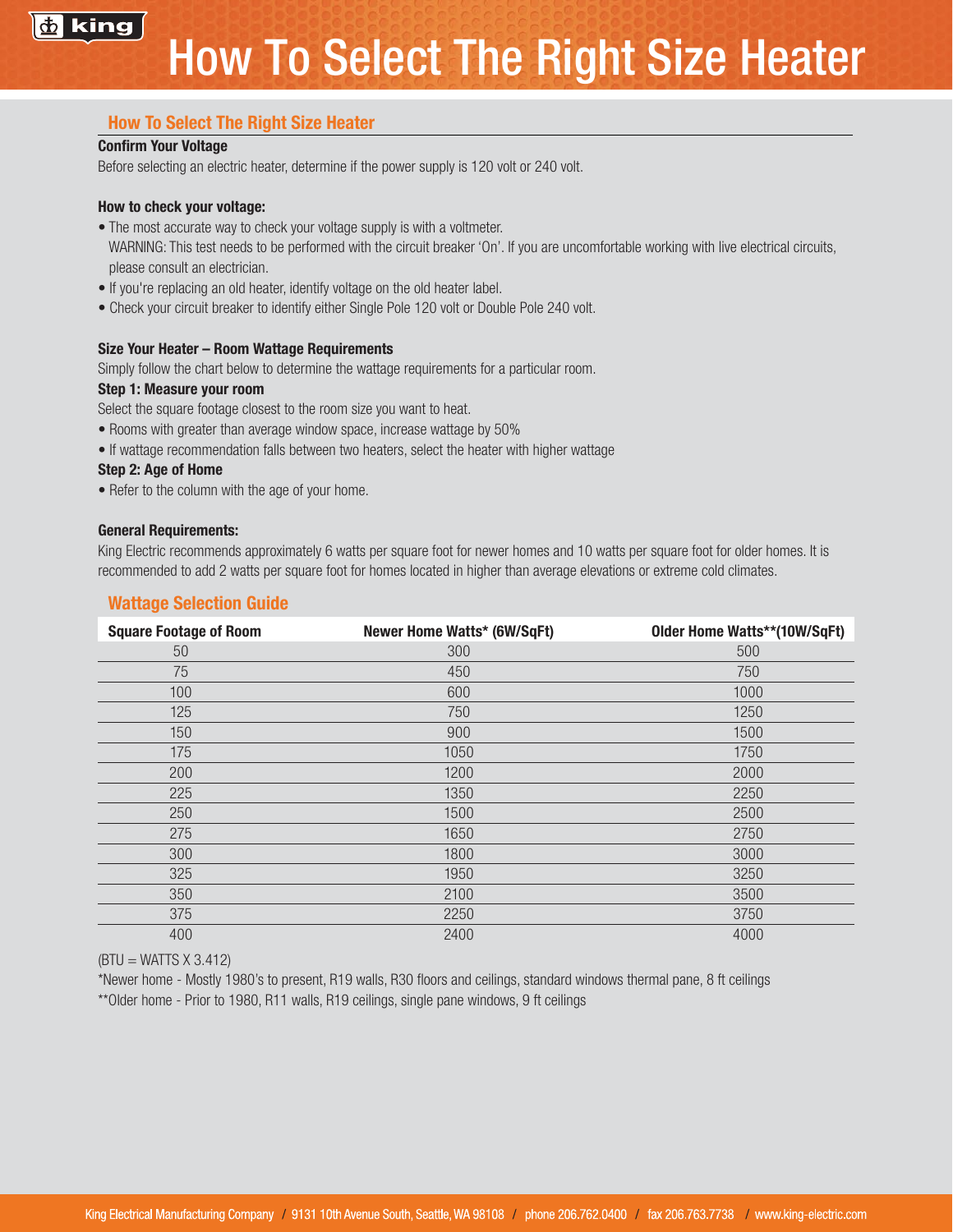# Select The Right Type Of Heater

## How To Select The Right Type Of Heater

#### Fan heater or baseboard?

Space: A baseboard heater takes up more wall space than a fan-forced heater which can cause problems placing furniture. (For example: a 2250 Watt Pic-A-Watt® heater will provide as much heat as a 9 foot baseboard.)

Comfort: A fan-forced heater will heat a room within a few minutes whereas a baseboard will require 30 to 40 minutes. A fan-forced heater will also maintain a more even temperature because the fan will circulate air around the room. This reduces the severity of hot/cold temperature swings.

Noise: A baseboard heater has no moving parts and therefore is quieter than a fan heater. The small Pic-A-Watt® heater uses a squirrel cage blower which makes it almost inaudible.

**Efficiency:** A 1500 Watt baseboard uses the same amount of electrical power as a 1500 Watt fan heater. The difference is a fan heater gives more even heat throughout the room thereby reducing air stratification (hot air rising and not mixing with the cooler floor air). This process makes you feel cooler causing you to turn the baseboard thermostat to a higher temperature setting whereby it runs more often thus using more electric power than the same size fan heater. Every 1° a thermostat is turned up will raise a power bill 3.1%. As such, a baseboard set to 75°F will cost you 15.5% more than a fan heater set to 70°F.

#### Which fan heater to choose?

Use: If the heater will run often and be used as primary heating for the home King recommends using heaters with steel elements such as the Pic-A-Watt®. These elements carry a five year warranty and will hold up to the rigors of everyday use. For supplemental or occasional use open-coil elements work fine. If budgetary constraints are of primary importance open-coil heaters are the least expensive.

Noise: A propeller-type fan will make more noise than a squirrel cage fan. Open-coil elements make more noise than steel mass elements (Pic-A-Watt®) due to the rate of heat exchange with the air. For large rooms, two small heaters will be quieter than one large heater.

| <b>AMPS</b> | <b>VOLTS</b> | <b>WATTS</b> | <b>WIRE SIZE</b> | <b>CIRCUIT PROTECTION</b> |
|-------------|--------------|--------------|------------------|---------------------------|
| 12          | 120          | 1.440        | #14/2            | $15$ Amp $-$ 1-Pole       |
| 16          | 120          | 1.920        | #12/2            | $20$ Amp $-$ 1-Pole       |
| 12          | 240          | 2,880        | #14/2            | $15$ Amp $-$ 2-Pole       |
| 16          | 240          | 3,840        | #12/2            | $20$ Amp $-$ 2-Pole       |
| 24          | 240          | 5,760        | #10/2            | $30$ Amp $-$ 2-Pole       |
| 32          | 240          | 7,680        | #8/2             | 40 Amp - 2 Pole           |

#### How To Size The Heating Circuit

1. According to the National Electric Code heating circuits are considered a continous load and therefore must be derated by 20%. (For example: a 20 Amp heating circuit cannot have more than 16 Amps ofload connected.)

2. 120 Volt heaters require 1-Pole circuit breakers; 240 Volt heaters need 2-Pole breakers.

3. Use 2-wire cable with ground (Romex™ or BX).

4. When placing multiple heaters on a circuit do not exceed the wattage listed for the corresponding wire and circuit breaker size. (For example: 2-1000W & 1-1500W, 240V heaters = 3500 Watts total. These 3 heaters would require 12/2 wire and a 20 Amp 2-Pole breaker if they were to all be placed on the same circuit. If more heaters are needed either run a new circuit or increase the wire and breaker size to accommodate the load.)

5. A 1500 Watt heater will cost the same to run whether it is 120 or 240 Volt. 240 Volt heating circuits are more common because, as the chart shows, you can place more heaters on a 20 Amp 240 Volt circuit (maximum of 3840 Watts) versus a 120 Volt circuit (maximum of 1920 Watts).

- 6. 120 and 240 Volt heaters are not interchangeable. A 240 Volt heater run at 120 Volt will produce 25% of the rated wattage. A 120 Volt heater run at 240 Volt will be destroyed and poses a severe fire hazard.
- 7. What voltage are my heaters?

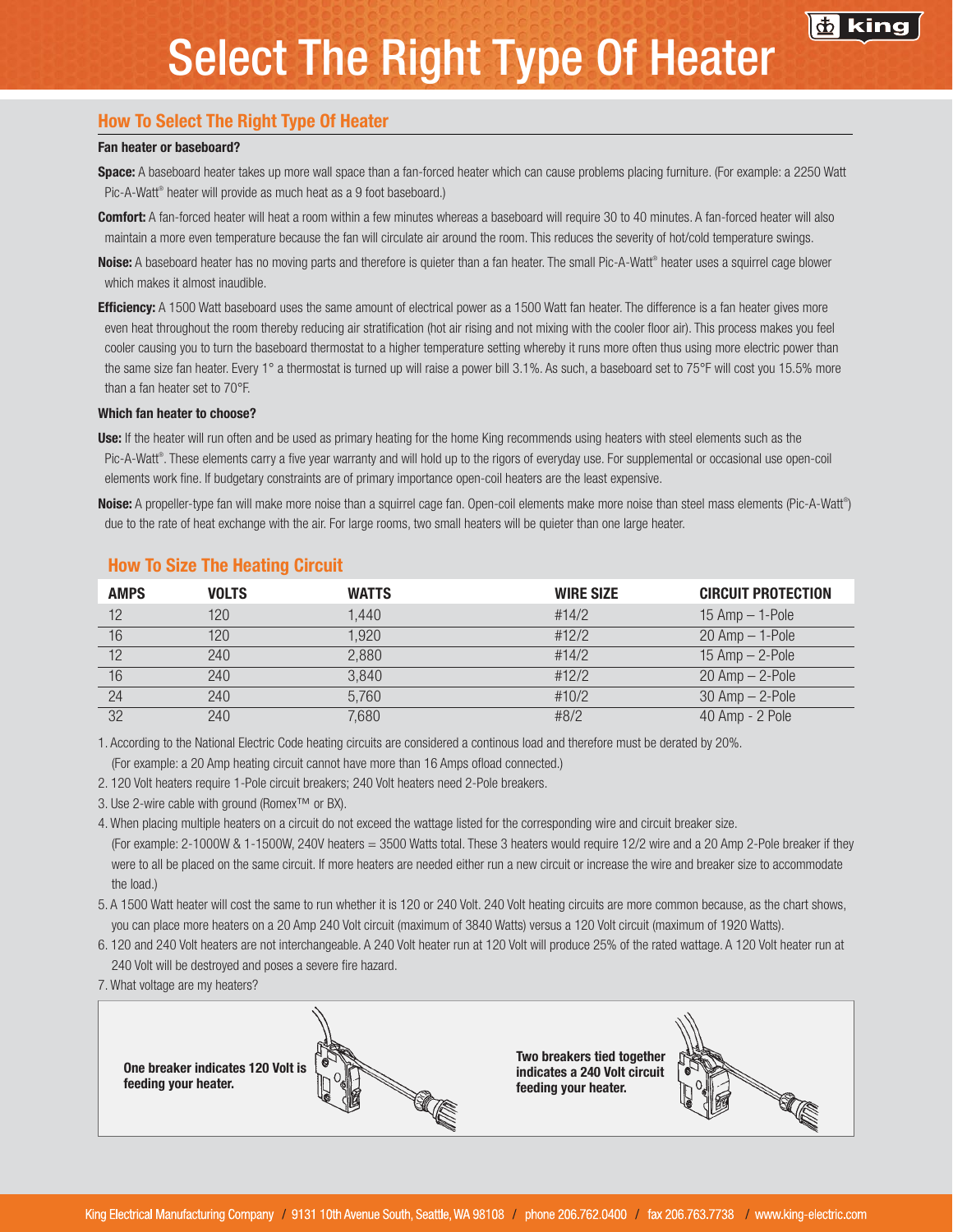# Total Amperage Rating Chart

| <b>Total Amperage Rating Chart</b> |         |         |          |          |          |          |        |                                     |        |       |
|------------------------------------|---------|---------|----------|----------|----------|----------|--------|-------------------------------------|--------|-------|
| <b>Power KW</b>                    | 120V(1) | 208V(1) | 208V (3) | 240V (1) | 240V (3) | 277V (1) |        | 480V (1) 480V (3) 600V (1) 600V (3) |        |       |
| 0.3                                | 2.50    | 1.45    | 0.83     | 1.25     | 0.72     | 1.09     | 0.63   | 0.36                                | 0.50   | 0.29  |
| 0.4                                | 3.34    | 1.92    | 1.11     | 1.67     | 0.97     | 1.45     | 0.84   | 0.49                                | 0.67   | 0.39  |
| 0.5                                | 4.17    | 2.41    | 1.39     | 2.09     | 1.21     | 1.81     | 1.05   | 0.61                                | 0.84   | 0.49  |
| 0.6                                | 5.00    | 2.89    | 1.66     | 2.50     | 1.45     | 2.17     | 1.25   | 0.72                                | 1.00   | 0.58  |
| 0.75                               | 6.25    | 3.61    | 2.09     | 3.13     | 1.81     | 2.71     | 1.57   | 0.91                                | 1.25   | 0.72  |
| 0.8                                | 6.67    | 3.85    | 2.23     | 3.34     | 1.93     | 2.89     | 1.67   | 0.97                                | 1.34   | 0.77  |
| $\mathbf{1}$                       | 8.34    | 4.81    | 2.78     | 4.17     | 2.41     | 3.61     | 2.09   | 1.21                                | 1.67   | 0.97  |
| 1.2                                | 10.00   | 5.77    | 3.34     | 5.00     | 2.89     | 4.34     | 2.50   | 1.45                                | 2.00   | 1.16  |
| 1.25                               | 10.42   | 6.01    | 3.47     | 5.21     | 3.01     | 4.52     | 2.61   | 1.51                                | 2.09   | 1.21  |
| 1.4                                | 11.67   | 6.73    | 3.89     | 5.84     | 3.38     | 5.06     | 2.92   | 1.40                                | 2.34   | 1.35  |
| 1.5                                | 12.50   | 7.22    | 4.17     | 6.25     | 3.61     | 5.42     | 3.13   | 1.81                                | 2.50   | 1.45  |
| 1.6                                | 13.34   | 7.70    | 4.45     | 6.67     | 3.86     | 5.78     | 3.34   | 1.93                                | 2.67   | 1.54  |
| 1.75                               | 14.59   | 8.42    | 4.87     | 7.30     | 4.22     | 6.32     | 3.65   | 2.11                                | 2.92   | 1.69  |
| $\overline{2}$                     | 16.67   | 9.62    | 5.56     | 8.34     | 4.82     | 7.22     | 4.17   | 2.41                                | 3.34   | 1.93  |
| 2.25                               | 18.75   | 10.82   | 6.25     | 9.38     | 5.42     | 8.13     | 4.69   | 2.71                                | 3.75   | 2.17  |
| 2.5                                | 20.84   | 12.02   | 6.95     | 10.42    | 6.02     | 9.03     | 5.21   | 3.01                                | 4.17   | 2.41  |
| $\sqrt{3}$                         | 25.00   | 14.43   | 8.34     | 12.50    | 7.23     | 10.83    | 6.25   | 3.61                                | 5.00   | 2.89  |
| $\overline{4}$                     | 33.34   | 19.23   | 11.12    | 16.67    | 9.64     | 14.44    | 8.34   | 4.82                                | 6.67   | 3.86  |
| 4.5                                | 37.50   | 21.64   | 12.50    | 18.75    | 10.84    | 16.25    | 9.38   | 5.42                                | 7.50   | 4.34  |
| 5                                  | 41.67   | 24.04   | 13.90    | 20.84    | 12.05    | 18.05    | 10.42  | 6.02                                | 8.34   | 4.82  |
| 6                                  | 50.00   | 28.85   | 16.68    | 25.00    | 14.45    | 21.66    | 12.50  | 7.23                                | 10.00  | 5.78  |
| 7.5                                | 62.50   | 36.06   | 20.84    | 31.25    | 18.06    | 27.08    | 15.63  | 9.03                                | 12.50  | 7.23  |
| 8                                  | 66.67   | 38.47   | 22.23    | 33.34    | 19.27    | 28.88    | 16.67  | 9.64                                | 13.34  | 7.71  |
| $\boldsymbol{9}$                   | 75.00   | 43.27   | 25.01    | 37.50    | 21.68    | 32.49    | 18.75  | 10.84                               | 15.00  | 8.67  |
| 10                                 | 83.34   | 48.08   | 27.79    | 41.67    | 24.09    | 36.11    | 20.84  | 12.05                               | 16.67  | 9.64  |
| 12                                 | 100.00  | 57.70   | 33.25    | 50.00    | 28.90    | 43.33    | 25.00  | 14.45                               | 20.00  | 11.56 |
| 14                                 | 116.67  | 67.31   | 38.91    | 58.33    | 33.72    | 50.54    | 29.17  | 16.86                               | 23.33  | 13.49 |
| 15                                 | 125.00  | 72.12   | 41.69    | 62.50    | 36.13    | 54.16    | 31.25  | 18.06                               | 25.00  | 14.45 |
| 18                                 | 150.00  | 86.54   | 50.02    | 75.00    | 43.35    | 64.99    | 37.50  | 21.68                               | 30.00  | 17.34 |
| 20                                 | 166.67  | 96.16   | 55.58    | 83.34    | 48.17    | 72.21    | 41.67  | 24.09                               | 33.34  | 19.27 |
| 24                                 | 200.00  | 115.39  | 66.69    | 100.00   | 57.80    | 86.65    | 50.00  | 28.90                               | 40.00  | 23.12 |
| 25                                 | 208.34  | 120.20  | 69.48    | 104.17   | 60.21    | 90.26    | 52.09  | 30.11                               | 41.67  | 24.09 |
| 30                                 | 250.00  | 144.23  | 83.37    | 125.00   | 72.25    | 108.31   | 62.50  | 36.13                               | 50.00  | 28.90 |
| 35                                 | 291.67  | 168.27  | 97.27    | 145.84   | 84.30    | 126.36   | 72.92  | 42.15                               | 58.34  | 33.72 |
| 40                                 | 333.34  | 192.31  | 111.16   | 166.67   | 96.34    | 144.41   | 83.34  | 48.17                               | 66.67  | 38.54 |
| 45                                 | 375.00  | 216.35  | 125.06   | 187.50   | 108.38   | 162.46   | 93.75  | 54.19                               | 75.00  | 43.35 |
| 50                                 | 416.67  | 240.39  | 138.95   | 208.34   | 120.43   | 180.51   | 104.17 | 60.21                               | 83.34  | 48.17 |
| 55                                 | 458.34  | 264.43  | 152.85   | 229.17   | 132.47   | 198.56   | 114.59 | 66.24                               | 91.67  | 52.99 |
| 60                                 | 500.00  | 288.47  | 166.75   | 250.00   | 144.51   | 216.61   | 125.00 | 72.25                               | 100.00 | 57.80 |
| 66                                 | 550.00  | 317.31  | 183.20   | 275.00   | 158.77   | 238.68   | 137.50 | 79.39                               | 110.00 | 63.51 |
| (1) Single Phase, (3) Three Phase  |         |         |          |          |          |          |        |                                     |        |       |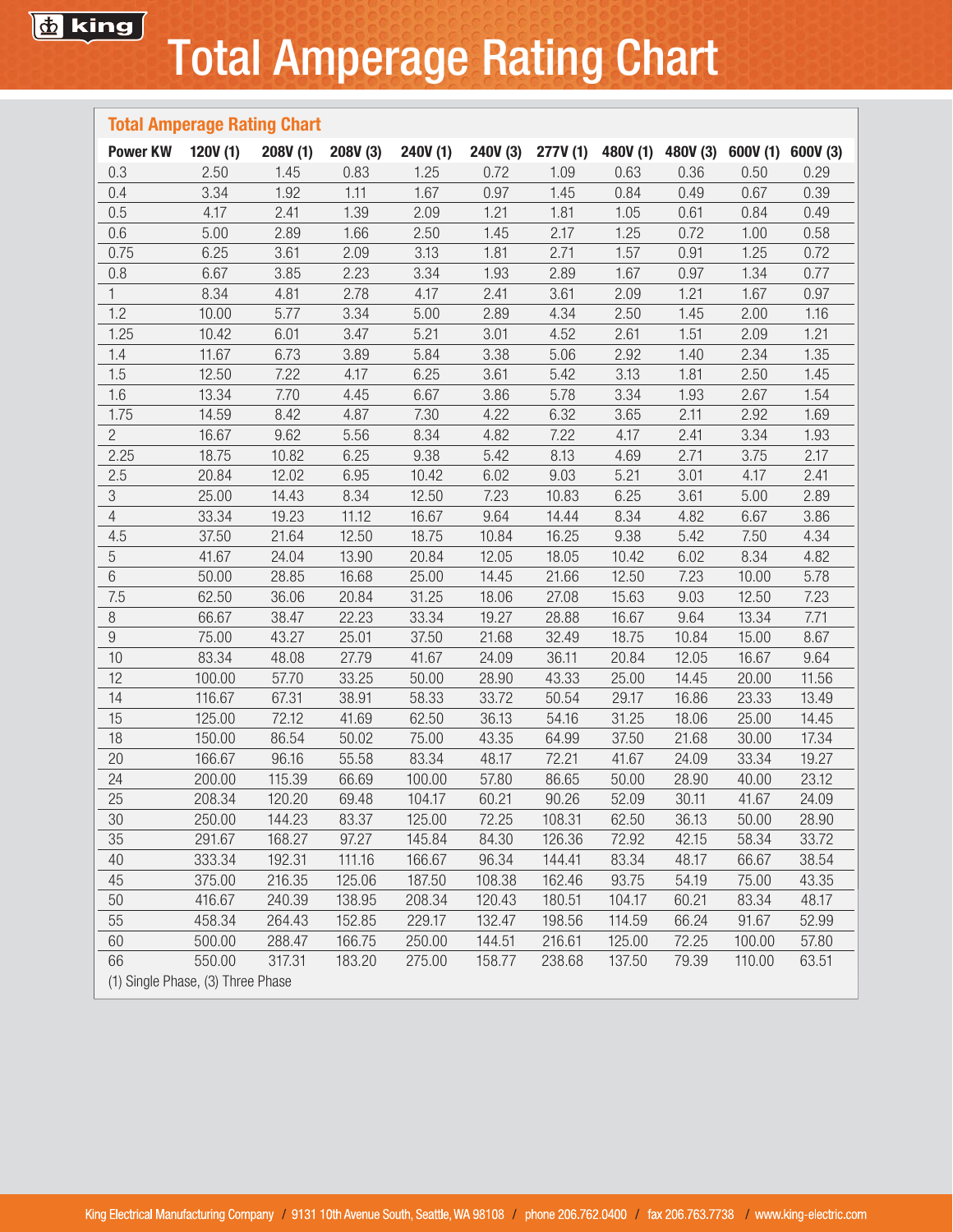## Heater Care And Information

### Taking Care Of Your Heating System

At the start of each heating season clean and inspect each heater. It is extremely important to remember to turn off the power at the circuit breaker before attempting any installation, maintenance or repairs. Failure to do so may result in serious electrical shock, burns or

possible death. Remove the grille on fan heaters. Clean any dust or lint from inside the heater with a vacuum cleaner, compressed air or soft bristle brush. Check that the fan spins freely. Between 5-10 years you may want to upgrade your thermostat, as the sensing element may not be as accurate as when new. The most ac- curate thermostat is listed as an anticipated model. If, in the future, you decide to remodel or add rooms to your home, you won't have to worry about the size of your heating system. With electric heat you can add to the heating system, in large or small increments.

### Zone Control

Thermostat settings are a matter of personal preference. A few days of adjustments will help you determine the setting that is comfortable for you. Most people keep their living quarters at 68 to 72ºF (20 to 22ºC) and sleeping areas at 65ºF (18ºC). For energy conservation and financial savings it is wise to set living area thermostats back at night, but not below 60°F (16°C).

### Temperature Versus Cost

When setting your thermostat, you may want to consider the relative cost of various temperatures. The chart at right shows how much higher your heating bill may be if you like temperatures warmer than 70ºF (21ºC).

|                  | $-3.1%$             | $+3.1%$          | $+6.2%$          | $+9.4%$         | $+12.5%$       | +15.6%         | +18.7%         | +21.9%         | $+25.0\%$        | $+28.0\%$        | $+31.0\%$        |
|------------------|---------------------|------------------|------------------|-----------------|----------------|----------------|----------------|----------------|------------------|------------------|------------------|
| $69^{\circ}F$    | $70^{\circ}$ F      | $71^{\circ}F$    | $72^{\circ}$ F   | $-73^{\circ}$ F | $74^{\circ}$ F | $75^{\circ}$ F | $76^{\circ}$ F | $77^{\circ}$ F | 78°F             | <b>79F</b>       | <b>80°F</b>      |
| $20.5^{\circ}$ C | 21.1 <sup>°</sup> F | $21.6^{\circ}$ C | $22.2^{\circ}$ C | $22.7^\circ$ C  | $23.3^\circ$ C | $23.8^\circ$ C | $24.4^\circ$ C | $25^\circ$ C   | $25.5^{\circ}$ C | $26.1^{\circ}$ C | $26.6^{\circ}$ C |

## Ohm's Law

The relationship between Wattage (heat) output and the applied Voltage of electric resistance heating elements is determined by a precise physical rule defined as Ohm's Law which states that the current in a resistance heating element is directly proportional to the applied Voltage. Ohm's Law is traditionally expressed as:

#### *I = E/R*

Where: *I* = Amperes (Current)

- $E =$  Voltage
- *R* = Ohms (Resistance)

The same equation using the conventional abbreviation for voltage is: *I = V/R*

Where:  $I =$  Amperes (Current)

- *V* = Voltage
- $R =$  Ohms (Resistance)



An unknown electrical value can be derived by using any two known values in one of the variations of Ohm's Law.

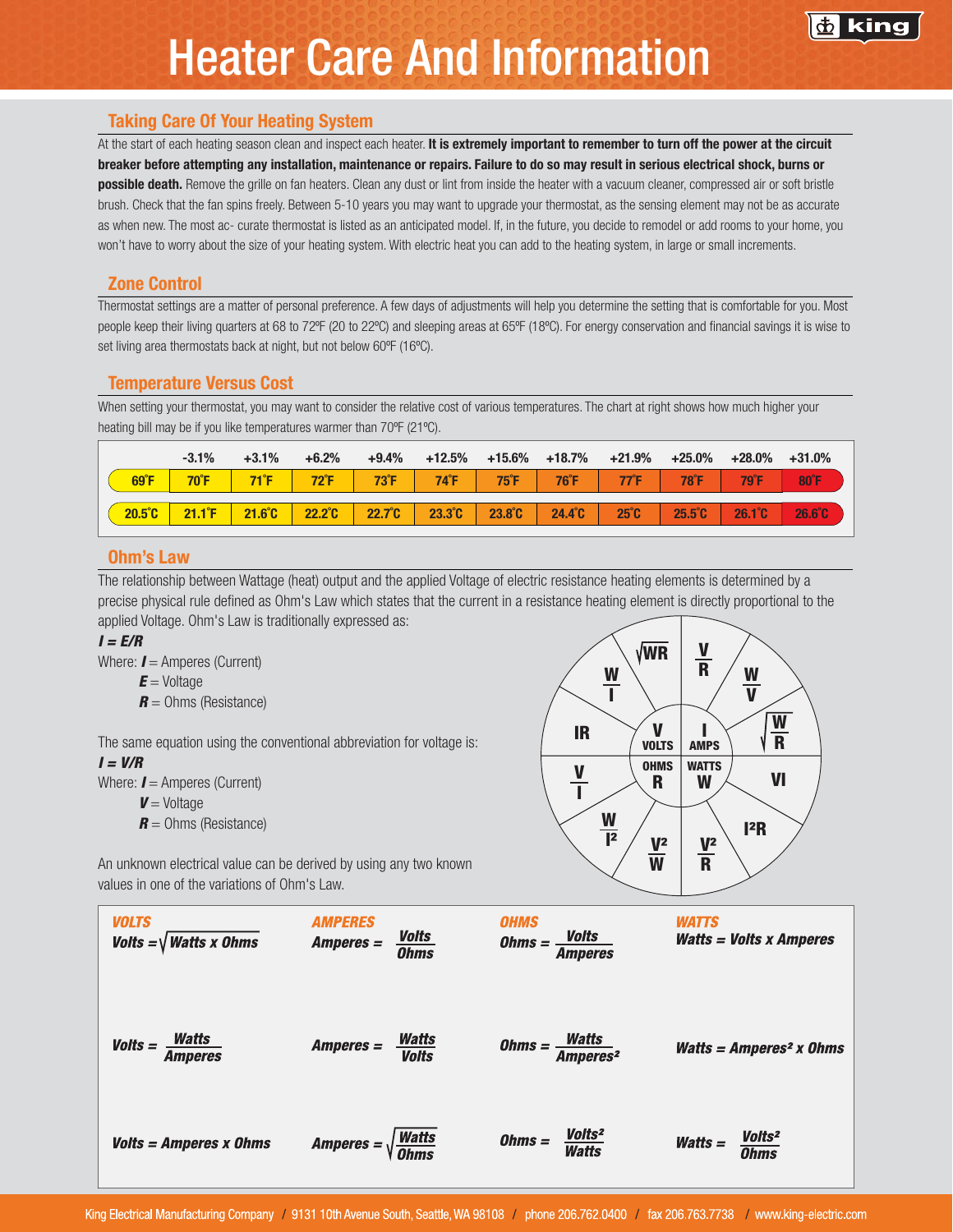#### Commonly Asked Questions:

#### Q. Will the room heat up faster if I put the thermostat on 90 degrees when I get home?

A. No. The thermostat is just an on-off switch that is temperature sensitive. The heater is either on or off.

#### Q. My baseboards are on outside walls, should fan heaters be also?

A. No. A fan heater, recessed into an outside wall, will create extra heat loss and air leakage for that room. An inside wall, facing a cold window, is the best location.

#### Q. My thermostat is above my fan-heater. Why?

A. The fan heater blows warm air away from itself and into the room. By the time the warm air has recirculated and reached the thermostat above the heater, a comfortable room temperature has been achieved.

#### Q. Will my electric bill be lower if I use 120 volt heaters?

A. No. Same size 120 volt and 240 volt heaters will use the same amount of power, measured in watts or kilowatts. Your electric company charges by kilowatt hours.

#### Q. Should I clean my heater?

A. Yes. Once a year you must clean and inspect your heaters. Please refer to the section "Taking Care of Your Heating System" on the previous page. You may request a copy of the operation & maintenance for your heater if you have lost it.

#### Q. Why does my new heater produce smoke when I turn it on?

A. In the manufacturing process, a light lubricant is used, which will burn when the heater is energized. The smoke will stop after the heater has fully heated. There is no cause for alarm. It is recommended to open a window during initial operations.

#### Q. If I need to replace my heater, can I use a higher wattage heater?

A. Your electrical system was sized for the original heater's wattage. A smaller wattage heater would be OK, but a larger wattage heater may create a hazard.

#### Q. Are King heaters actually made in Seattle, Washington?

A. Yes. Since 1958 we have made quality residential, commercial and industrial heating products in the same location.

#### Glossary

Open Coil Element: An open-coil element using Nickel-Chromium wire that can handle very high temperatures. The coiled wire maximizes the surface area for efficient heat transfer.

**Dual Open Coil Element:** Same as above, except the element wattage can be reduced in half by cutting one of the element wires.

Pic-A-Watt Element: The core of the King heating line. Developed in 1988 it has worked flawlessly ever since. It is made from steel elements brazed onto steel plate fins making for a long-lasting maintenance-free heater. The multiple wattage feature allows the exact wattage needed for any room to be selected.

**Ceramic Element:** This core is made of extruded ceramic insulators that increase thermal mass helping improve even heating. The liquid-free design increases safety.

Spiral Steel Fin Element: These steel element tubes have continuous fins that spin to create one of the highest quality, longest-lasting elements on earth.

C-Frame Motor: C-Frame motors are inexpensive and commonly used in appliances. King motors contain a large oil reservoir that helps prolong the motor life and reduce maintenance.

**Efficiency Motor:** A unit bearing motor is a heavy-duty long-lasting motor. It uses a fraction of the energy that a C- Frame motor does, thereby saving you money on heating bills. This motor typically runs 15–20 years and never requires oiling. It is either long-lasting cast iron or standard economy-cast aluminum.

Aluminum Fan Blade: King uses aluminum fan blades which are noncombustible. The fan is an impeller type: it draws room air into the heater and then blows out heated air.

Squirrel Cage Blower: A long cylindrical blower that keeps the heater quiet. Recommended for areas where heater noise would be unwelcome, such as bedrooms and dens.

**Built-In Thermostat:** The heater comes with factory installed thermostat.

Smart Limit Protection: Patented safety system shuts the heater off if an overheat condition occurs. Reset is allowed by turning off the thermostat.

Stainless Steel: An excellent 304 grade, corrosion- resistant stainless steel. Perfect for chemical or saltwater environments.

Radiant Heat: A radiant heater provides sun-like warmth. The heat radiates from the heating element warming objects that are nearby.

Convection Heat: This type of heater has no fans, instead heating by the natural process of warm air rising off the element. Place on outside walls to prevent cold window drafts.

Hydronic: The newest heaters in the King product line, using the warmth of hot water circulating from a home's hot water tank or boiler. **Quiet Running:** The quietest heaters in the King product line.